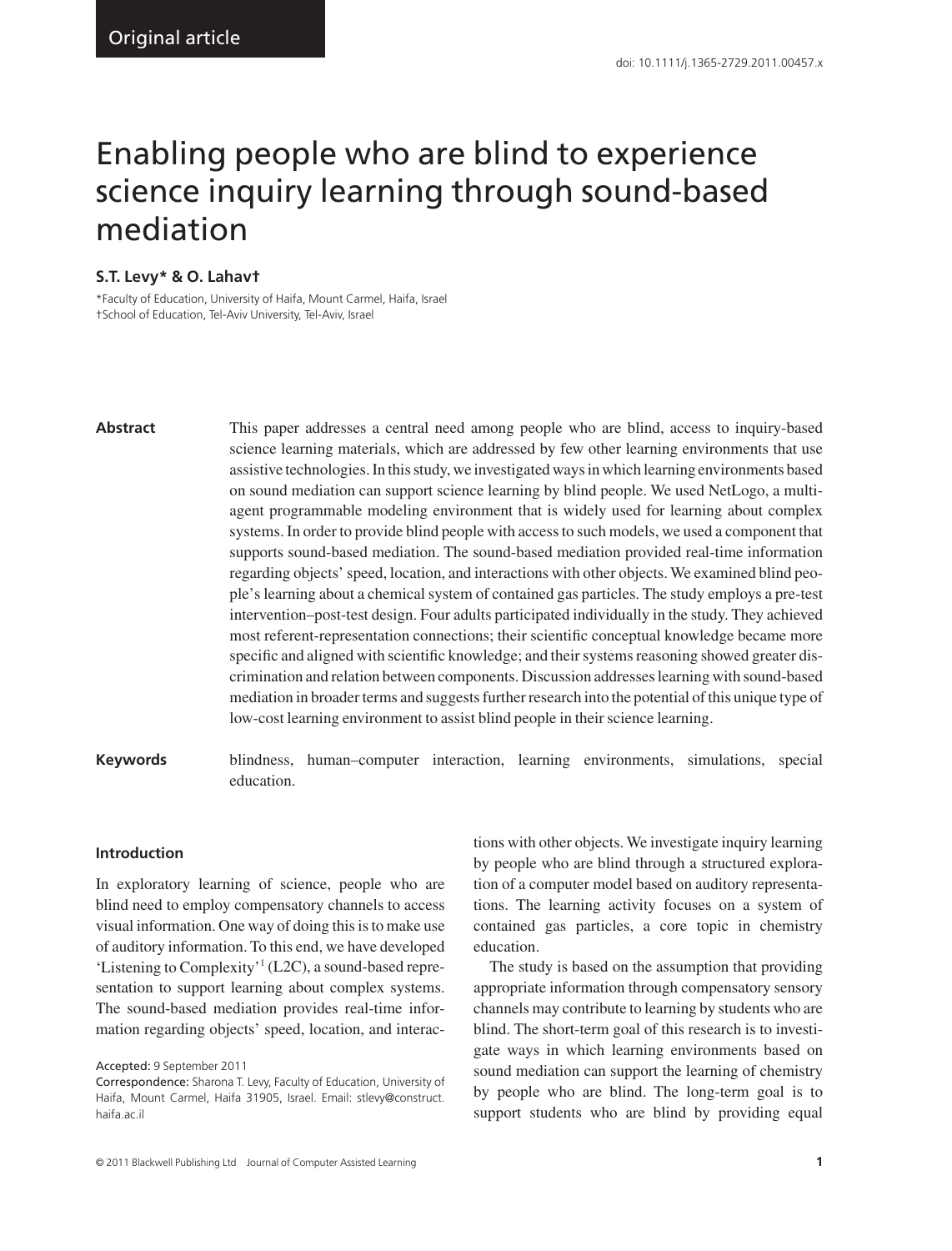access to science, technology, engineering, and mathematics (STEM) learning, allowing them to interact with exploratory materials, independently collect data, and function as participants and contributors in a research group.

# **Literature review**

This literature review features science education and auditory information technologies for people who are blind and who are understanding and learning about complex systems and chemistry through a complexity perspective

# **Science education for students who are blind**

In many countries around the world, specifically in Europe, the USA, and Israel, students who are blind have been integrated into public schools for over 60 years and are required to complete the same curriculum and examinations as sighted students. However, as many STEM education resources are based on the visual mode, they are unable to access information first hand (Beck-Winchatz & Riccobono 2008). Several manuals have been written on how to teach science to students who are blind and to those who are visually impaired (Hadary & Cohen 1978; Willoughby & Duffy 1989; Kumar *et al*. 2001). Few learning environments based on assistive technologies have been created to support science learning, but one example is the use of a force-feedback mouse to study physics (Farrell *et al*. 2001; Wies *et al*. 2001). Going beyond existing technologies, in the current research, the user interacts with *dynamic and multiple* objects that are computed in real time, providing a sense of reality while learning about complex scientific phenomena.

# **Auditory information technologies for people who are blind**

People who are blind learn by gathering information with perceptual and conceptual tools. The L2C environment harnesses the auditory mode to transmit dynamic complex information through use of technologies. The choice of an auditory display results from three considerations: (1) the auditory mode transmits information that changes both in space and time, similar to the visual mode and different from the haptic mode; (2) the

auditory mode easily interfaces with large bandwidths at fine frequency-discrimination and intensitydiscrimination thresholds (Capelle *et al*. 1998); and (3) the auditory system is capable of dealing with complex and rapidly changing sound patterns (Hirsh 1988).

Sonification is the presentation of information using non-speech sound (Kramer 1994). Nees and Walker (2009) present a classification of auditory sonified computer-based representations: (a) alerts; (b) object and status indicators, auditory menus; (c) data representation; (d) spatial audio displays; (e) soundscapes and background sound; and (f) arts and entertainment. Classes (a) through (d) are used in the L2C environment. Research into the impact of sound components on auditory perception has shown that increasing the number of audio channels beyond three causes degradation in comprehension (Stifelman 1994) and that a greater frequency separation between sound streams results in better stream segregation (Bregman 1990). Over the years, several auditory technologies have been developed for people who are blind. Some examples from the field of orientation and mobility include Sonicguide (Warren & Strelow 1985); Kaspa (Easton & Bentzen 1999), Palmsonar (Takes Corporation 2007), Talking Signs (Crandall *et al*. 1995); activated audio beacon using cellphone technology (Landau *et al*. 2005); vOICe (Meijer 1992), virtual sound display (Loomis *et al*. 2007), sound-based virtual environment systems (Sánchez *et al*. 2008), auditory graphs (Walker & Mauney 2010) and virtual environments for spatial learning based on audio and haptic feedback (Lahav & Mioduser 2004; Lahav *et al*. 2008).

The few systems developed to support STEM education among students who are blind have been based on audio and 2D tactile materials for learning mathematical and science diagrams. One example is the Line Graphs technology, which employs auditory and haptic feedback, and is geared to learning mathematics (Ramloll *et al*. 2000).

#### **Understanding and learning about complex systems**

Complex systems are composed of many elements, which interact among themselves and self-organize in coherent global patterns (Bar-Yam 1997). The field of complex systems contributes to our understanding of a wide range of systemic phenomena (Nicolis & Prigogine 1989; Barabasi & Bonabeau 2003; Turchin 2003). It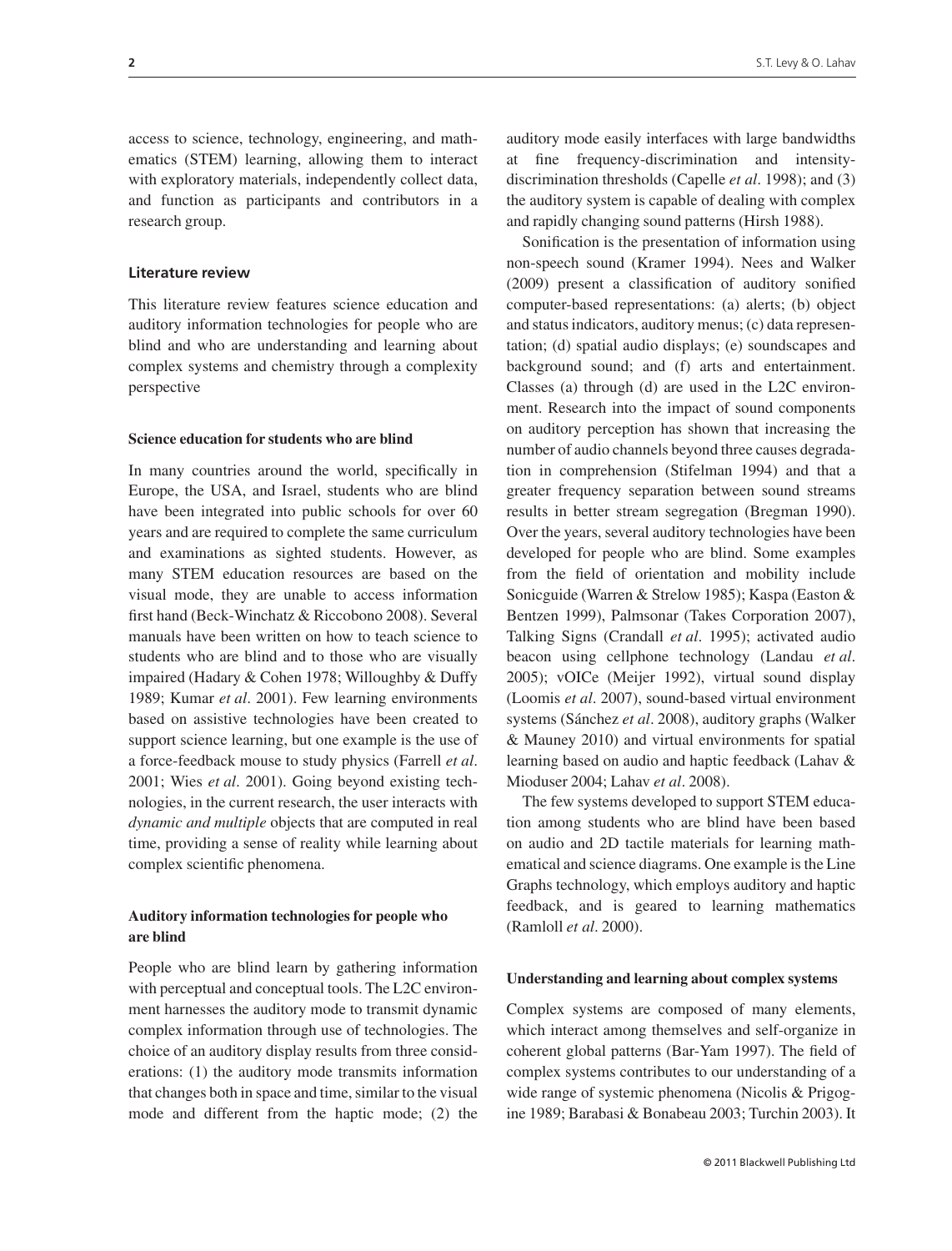provides a framework for representing and comprehending the structure and dynamics of systems, focusing on generating global patterns from local behaviours and interactions.

Complex systems challenge our understanding. Several biases frequently sway people's reasoning about systems, such as assuming central control (Resnick 1994), assigning the behaviour of one level to another, presuming deterministic rather than stochastic behaviours (Wilensky & Resnick 1999), focusing on the system's structure at the expense of function and mechanism (Hmelo-Silver & Pfeffer 2004), and tending to view causal relations as a consecutive chain of causes and effects rather than as parallel concurrent interactions (Chi 2005). Several innovative learning activities have been designed to help people overcome these biases and understand complex systems, such as constructing and exploring computer models (Wilensky & Resnick 1999; Ioannidou *et al*. 2003; Levy & Wilensky 2009a,b) and participating in role-playing simulations (Colella 2000; Klopfer *et al*. 2005). In this study, systems reasoning is examined with a focus on distinguishing and connecting levels, and understanding stochastic behaviours and interactions.

# **Understanding chemistry through a complexity perspective**

In chemistry education, one of the central frameworks presented by Johnstone (1993) is that a well-developed understanding of a chemical system relates three forms of description, which map nicely onto a complexity perspective: the submicroscopic level, the macroscopic level, and representations. Previous research describes several challenges in understanding chemical systems, particularly with respect to gases, the focus of this research. These include the lack of a particulate view of matter, assigning macro-level behaviours to gas particles (Nussbaum 1985) and not considering random particle motion in a gas or liquid (Novick & Nussbaum 1978; Westbrook & Marek 1991). Most of these problems result from a failure to distinguish among levels, the particle level, and that of the whole group of many particles. The challenge of understanding this distinction, as well as the idea of randomness, is directly addressed in this study. In spite of these impediments to understanding chemistry, well-designed educational interventions that are based upon the use of computerbased models with multiple and bridged representations, similar to those used in this study, have been shown to circumvent the above-described difficulties (Kozma 2000; van der Meij & de Jong 2006; Levy & Wilensky 2009b). The present research examines conceptual understanding of the scientific topic, the particulate nature of matter, and several physical principles related to the behaviours and interactions of gas particles.

# **The L2C learning environment**

The L2C computer-assisted learning environment supports students who are blind in an exploration of simulated chemical systems using a sound-based representation. L2C includes an agent-based computer model, a recorded voice guide, and the interviewer.

#### *The computer model*

Agent-based modeling is a relatively new computational modeling paradigm, which simulates complex dynamic systems by simulating each of their many autonomous and interacting elements. NetLogo (Wilensky 1999a) is one such modeling environment. NetLogo models are used in the GasLab (Wilensky 1999b) and Connected Chemistry (Levy & Wilensky 2009a) curricula. These agent-based computer models enable learning about chemical systems at both the observable macro- and molecular micro-levels. With Connected Chemistry, one learns the gas laws – how observable gas properties change under various conditions, e.g. how inflating a bicycle tire increases its internal pressure; kinetic molecular theory (KMT) – motion, force, and energy of invisible gas particles, and how KMT may generate observable phenomena. Research with sighted participants using this approach has revealed significant learning gains in understanding both the behaviours of gas particles and how these relate to observable phenomena (Levy & Wilensky 2009b).

The activity in this study is based on the first module in Connected Chemistry and centred on the phenomenon of inflating a bicycle tire. It consisted of interaction with a real bicycle tire, training with the individual sounds, and a guided exploration of the model. In order to make the environment accessible to people who are blind, variables, locations, and events related to both a single particle and to all the particles together were represented with sound. The sound at this stage of research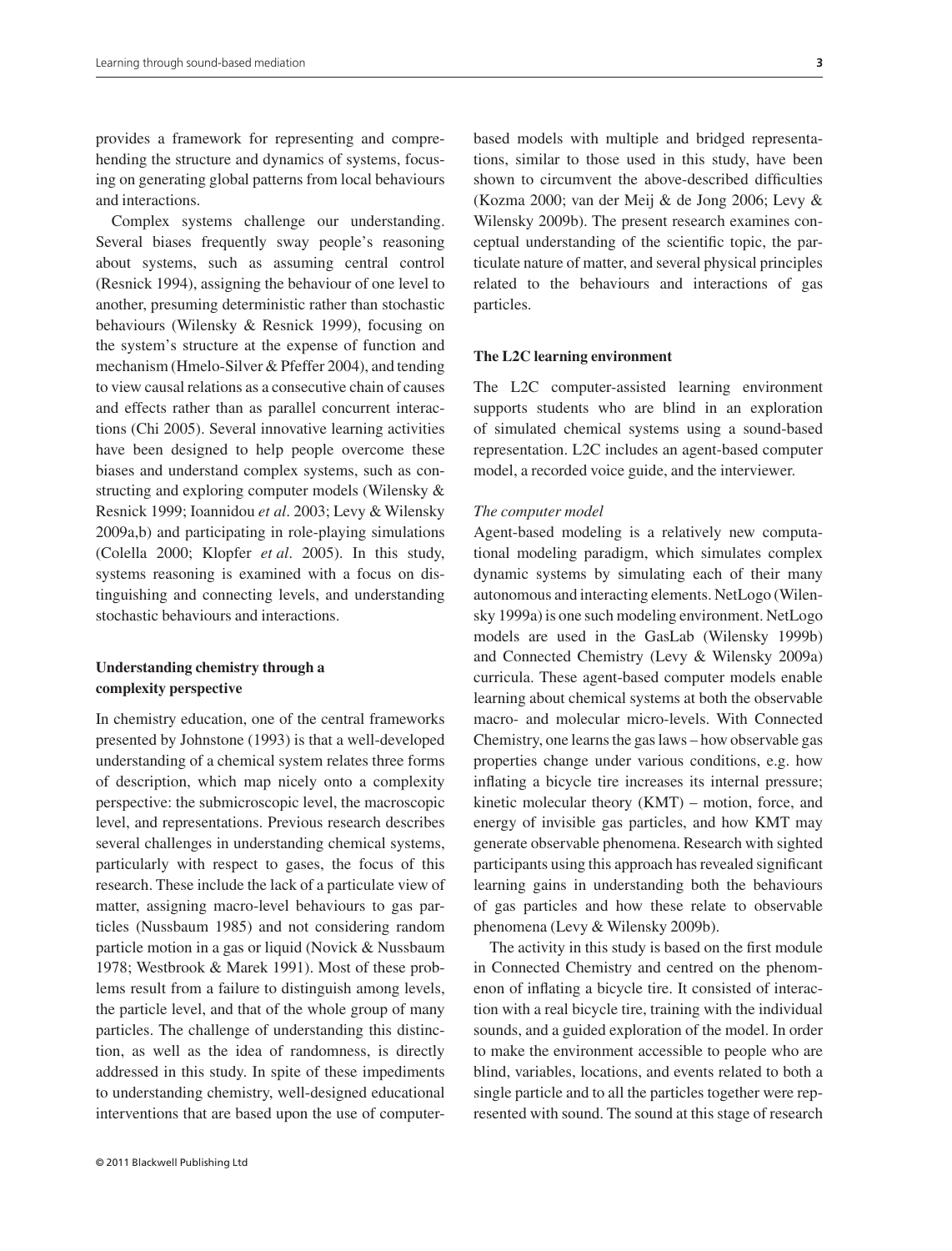|          | Events, location, variables                                                                                 | Visual representation                                                                                                                   | Sonified representation (MIDI based)                                                                        |
|----------|-------------------------------------------------------------------------------------------------------------|-----------------------------------------------------------------------------------------------------------------------------------------|-------------------------------------------------------------------------------------------------------------|
| Events   | Collision among particles from<br>the perspective of one focus<br>particle                                  | Two dots move in straight lines,<br>meet at one location, and<br>move apart in straight lines                                           | Cowbell sound upon collision at<br>one pitch                                                                |
|          | A particle hitting the wall of the<br>container (a square) from the<br>perspective of one focus<br>particle | One dot hits the wall at an angle,<br>the wall become lighter at the<br>point of contact, and the dot<br>bounces off the wall           | Clavi sound upon hitting a wall                                                                             |
|          | Entry of new particles in the<br>container                                                                  | A semi-circle spread of dots<br>starts from the box's opening                                                                           | Gong sound at constant pitch                                                                                |
| Location | The location of a focus particle as<br>it moves through the container                                       | Full information is provided by<br>placing a halo on the focus<br>particle or have it leave a trail                                     | Partial information is provided by<br>wall hitting events where each of<br>four walls has a different pitch |
| Variable | Speed of one focus particle                                                                                 | The dot is seen as moving faster or<br>slower, changes colour within<br>three speed ranges (blue - slow,<br>green – medium, red – fast) | Oboe sound with pitch a linear<br>function of particle speed                                                |

Table 1. Comparison of sonified and visual representations in the L2C computer model.

MIDI, Musical Instrument Digital Interface.

is in mono audio format. Table 1 shows the sound-based components of the model and compares them with the visual information available to sighted individuals with the original model. These sounds can be heard singly or concurrently (first listening to a single particle's properties, events and location and then attending to these features when the bicycle tire is inflated). It is possible to view and listen to a sample at http://www.youtube.com/ watch?v=c0EdRKdjfgk. Figure 1 displays part of the model's interface: a number of dots (particles) inside a container (bicycle tire with a valve) that can be inflated.

Several issues were considered when designing the sound-based data representations. These included mapping (which sound attributes are used), polarity (direction of change in the sound attribute), and scaling (how much change in the sound is needed to convey a given change in the referent); the structure of the data generating the sound [noisy or random (in the current study)]; constant, linearly ascending, discontinuous, or interrupted (Pauletto & Hunt 2009) and detectability and discriminability, interactivity, individual differences, training, concurrent sounds, and delivery of audio through hardware and software (Nees & Walker 2009).

#### *Recorded voice guide*

Learning through exploring the model is supported with recorded instructions, explanations, and questions.

|                                 |        | setup                         | 四业会 | ticks: 106 |         |   | 3D |
|---------------------------------|--------|-------------------------------|-----|------------|---------|---|----|
| initial-number<br>number-to-add | 6<br>5 | go/stop<br>ø<br>add particles |     |            | ٠       |   |    |
| Number<br>6                     | 6      | pressure                      |     |            | ٠       |   |    |
|                                 |        |                               |     |            | $\circ$ |   |    |
|                                 |        |                               |     |            |         |   |    |
|                                 |        |                               |     |            |         | ö |    |
|                                 |        |                               |     |            |         |   |    |

Fig 1 NetLogo sonified *model* of gas particles in a container interface.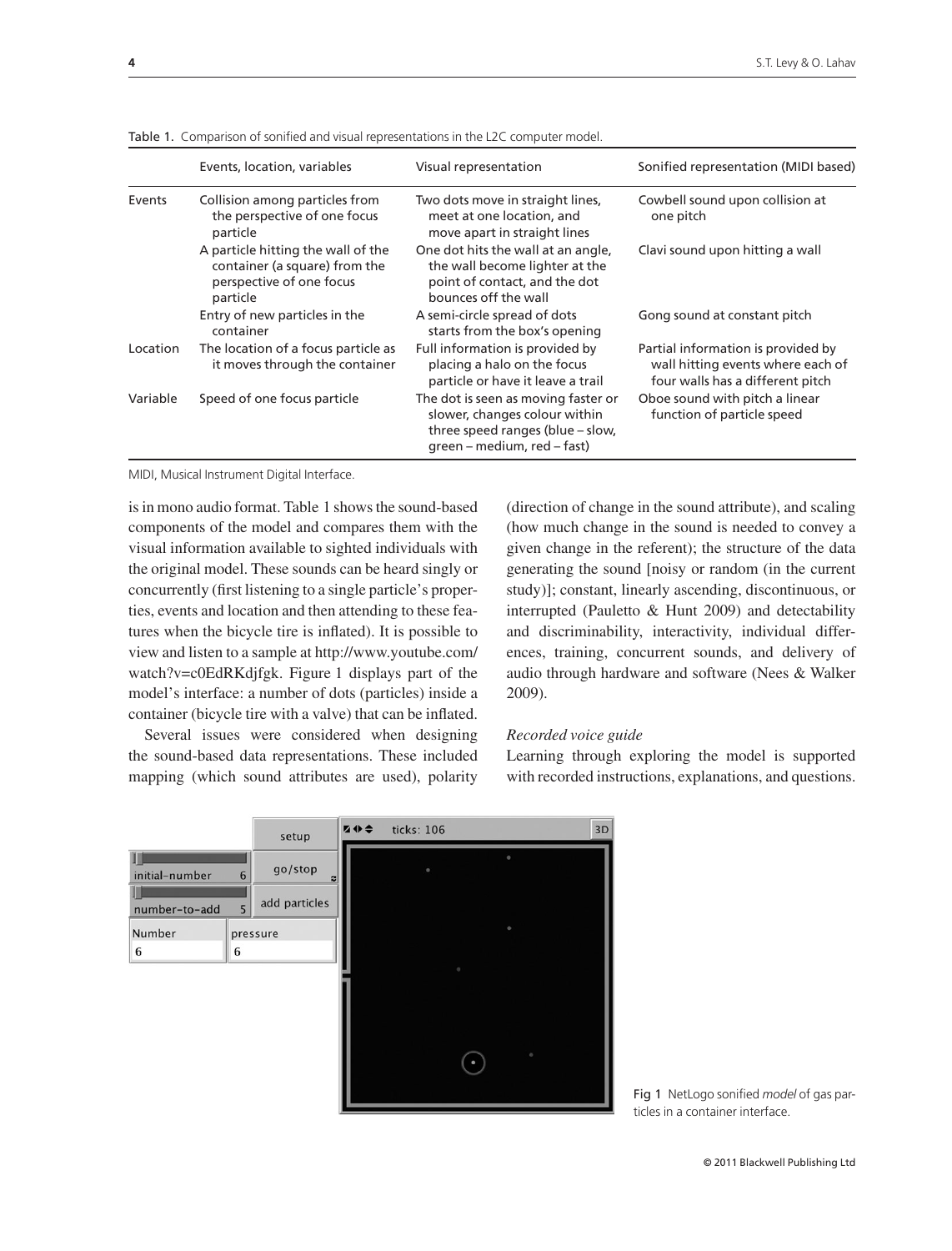Most of the questions are structured on the Predict– Observe–Explain scheme of inquiry learning in science (White & Gunstone 1992). A detailed description of the activity is provided in Table 2.

#### *The interviewer*

In these interactions, the interviewer operated the model; however, in future designs, the user will have control, using the keyboard.

There were two main research questions:

- **1** What scientific conceptual knowledge is learned as a result of interaction with the L2C environment by people who are blind?
- **2** What systems reasoning is learned as a result of interaction with the L2C environment by people who are blind?

# **Method**

# **Participants**

Four participants were recruited by snowball sampling. They were adult English speakers who were totally blind, their onset of blindness was at least 2 years prior to the experimental period, and they were computer users. The participants' age range was 40–57 years. Three of the participants were male and one female. All were late blind and had used computers for over 20 years. They had learned science, specifically phases of matter and KMT, in middle school and high school, and some in college. None had used computer-based models.

The target population ranges from seventh grade through undergraduate level. The discrepancy in age of this study's participants with respect to the target population arises for two reasons. First, since this type of environment presents a new approach to teaching science, we wanted to explore learning interactions without the shadow of recent negative experiences in learning science that may have developed in the past and which could cause the participants to reject learning within this environment. Second, we chose participants who were experienced computer users and who could provide a broad range of feedback, helping us to improve the learning environment. This sample is small due to the exploratory nature of this study.

# **Variables**

Two dependent variables were defined: *scientific conceptual knowledge* – understanding of the physical principles governing the particles' behaviour as single objects (KMT) or as a group of particles (gas laws), based on accepted science literature and science education research; and *systems reasoning* – general structure of explanations with respect to stochastic interactions between objects, distinction, and relation between submicro- and macro-levels.

# **Data collection instruments**

#### *A research protocol*

This protocol is based on the first activity in Connected Chemistry and focuses on the phenomenon of inflating a bicycle tire. It relates to the way the learning activity is conducted and is composed of three sections (Table 2): (1) physical interaction with the bicycle tire; (2) interacting with the submicro-level in the model; and (3) interacting with both the submicro- and macro-levels in the model. The three sections comprised a sequence of tasks and included 20 open questions before and after each task.

#### *A background questionnaire*

The questionnaire comprised 17 questions establishing personal information about the participants and their background in science education and computer use.

#### *A pre- and post-test*

A content knowledge questionnaire assessed the learners' understanding of the gas laws and KMT, concepts addressed by L2C. The questionnaires were identical and included three open questions and ten multiplechoice questions. The open questions required modeling of a system similar to that found in the experimental setting, The multiple-choice questions were a subset of those used in previous large-scale research on students' learning of similar topics (Levy & Wilensky 2009b), in which issues of validity were addressed through a systematic analysis and mapping between the curriculum and the questionnaire, employing several items previously used in other studies and several rounds of review by two research teams. All the visual images in the pre- and post-test were recreated as tactile images with special dimensional paint. The image size was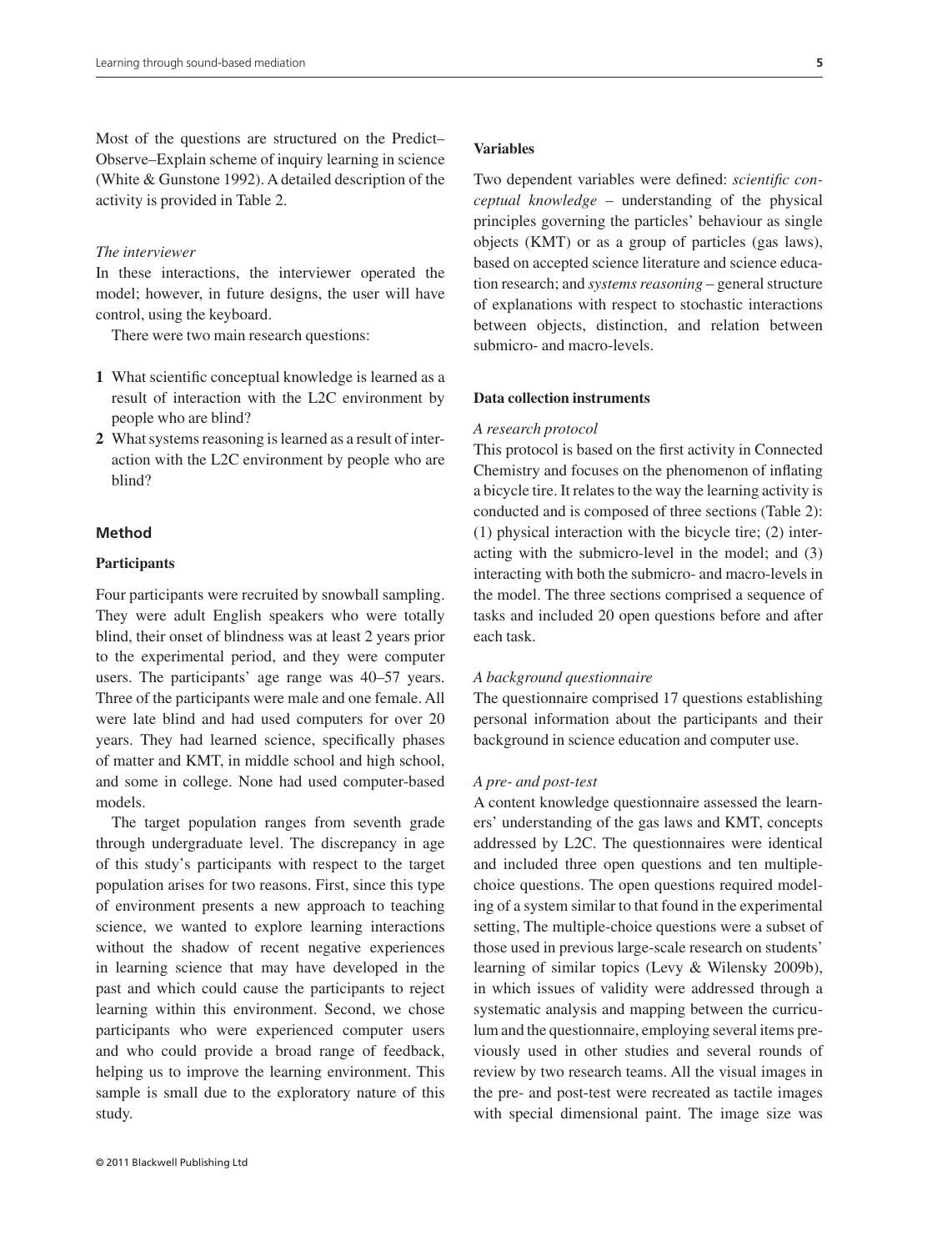| Section                                                                        | Sub-section: phenomenon and concepts                                                                                                                         | Questions directing inquiry                                                                                                                                                                      |  |  |
|--------------------------------------------------------------------------------|--------------------------------------------------------------------------------------------------------------------------------------------------------------|--------------------------------------------------------------------------------------------------------------------------------------------------------------------------------------------------|--|--|
| 1: Direct manipulation of<br>physical phenomenon                               | Pumping up a bicycle tire: physical<br>experience, pressure changes                                                                                          | 1. Describe the important differences<br>between an inflated and a deflated tire.<br>2. What evidence would support the<br>argument that there is gas inside the<br>balloon or the bicycle tire? |  |  |
| 2: Interaction with model<br>of simulated dynamics<br>of micro-level particles | Collisions of a single particle with container<br>walls: random straight-line motion,<br>hitting wall changes direction                                      | 3. What pattern do you think describes<br>how a particle moves through the box,<br>and more specifically - when it hits the<br>walls?<br>4. (not used)                                           |  |  |
|                                                                                |                                                                                                                                                              | 5. Based on what you have heard, describe<br>how the particle moves through the<br>box.                                                                                                          |  |  |
|                                                                                | Speed of a single particle: changes at<br>random intervals                                                                                                   | 6. What do you think causes the change in<br>speed?<br>7. How do you know?                                                                                                                       |  |  |
|                                                                                | Particle collisions of a single particle                                                                                                                     | 8. Can you find a pattern that describes<br>how often a single particle collides with<br>other particles?                                                                                        |  |  |
|                                                                                | Particle collisions and speed of a single<br>particle: collisions at random intervals,<br>speed change upon collision                                        | 9. Explain your answer.<br>10. What do you predict about the<br>relationship between a particle's<br>collisions with other particles and its<br>speed?                                           |  |  |
|                                                                                |                                                                                                                                                              | 11. What relationship can you conclude<br>between how the particle speed<br>changes and its collisions with other<br>particles?                                                                  |  |  |
|                                                                                |                                                                                                                                                              | 12. What relationship can you conclude<br>between how the particle speed<br>changes and its collisions with other<br>particles?                                                                  |  |  |
|                                                                                | Wall collisions and speed of a single<br>particle: hitting a wall does not change<br>speed but changes direction                                             | 13. What do you predict about the<br>relationship between a particle's wall<br>hits and its speed?                                                                                               |  |  |
|                                                                                |                                                                                                                                                              | 14. What do you conclude regarding how<br>wall hits and speed changes relate?<br>15. What do you conclude regarding how                                                                          |  |  |
| 3: Interaction with model                                                      | Particle collisions of a single particle upon                                                                                                                | wall hits and speed changes relate?<br>16. Predict how adding particles into the                                                                                                                 |  |  |
| of simulated dynamics<br>of both macro phenomena<br>and micro-level particles  | adding particles: increase in rate                                                                                                                           | container may impact a single particle's<br>collisions with other particles.<br>17. How do the particle's collisions with                                                                        |  |  |
|                                                                                |                                                                                                                                                              | other particles change when there are<br>more particles in the box?<br>18. Predict how adding particles into the                                                                                 |  |  |
|                                                                                | Speed of a single particle upon adding<br>particles: rate of speed changes increases<br>with gas density                                                     | container may impact a single particle's<br>speed.                                                                                                                                               |  |  |
|                                                                                |                                                                                                                                                              | 19. How does the particle's speed change<br>when there are more particles in the<br>box?                                                                                                         |  |  |
|                                                                                | Transfer question: changing volume:<br>decreased volume results in greater<br>density and rate of speed changes, same<br>rate of wall hits and average speed | 20. What will happen if the container is<br>smaller for the same number of<br>particles?                                                                                                         |  |  |

Table 2. Design of the activity in terms of three main sections, the learning goals, and the guiding questions.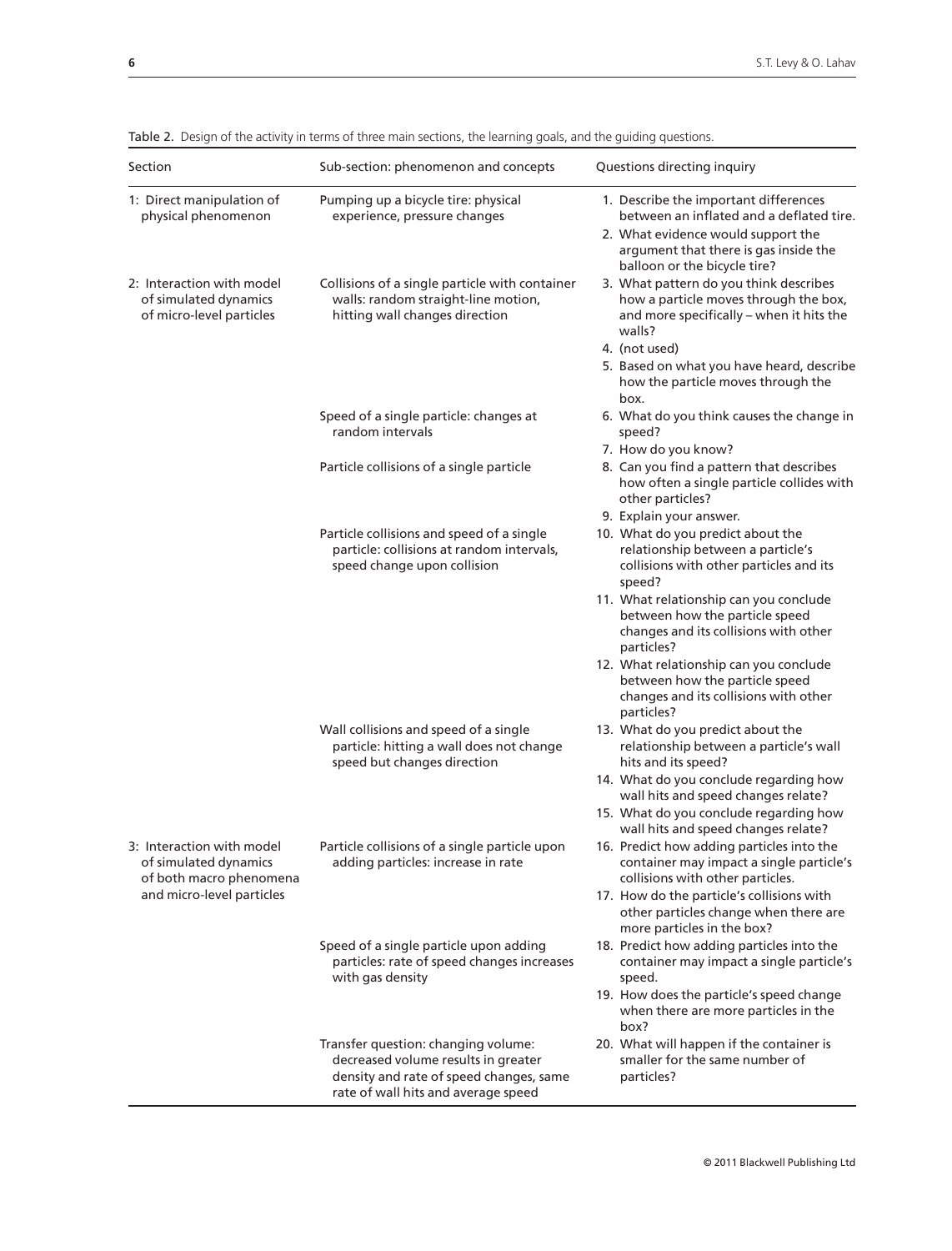between 5 and 8 cm, a size that can be explored with two hands at the same time.

# *Observation*

Participants' activity was video-recorded.

The research protocol's guiding instructions and the activity questions were recorded by an English speaker and were made available to the participants as an audio output.

### **Procedure**

All participants worked individually with the interviewer. The design is a pre-test, intervention, and posttest. When using the model, each participant sat at a desk and received the auditory information through the computer's speakers. The session was carried out in four stages. In the first stage, the study was introduced, consent was obtained, and background information was recorded (15–20 min). The second stage entailed administering the pre-test questionnaire (15–20 min). The third stage was the intervention: (1) the participants manipulated and inflated a physical bicycle tire and answered several questions about this experience; (2) assisted by the interviewer operating the model and by recorded guiding instructions and questions, the participants interacted with the model to learn about a particle; and (3) similarly, they then used the model to learn about air pumping (45–90 min). The fourth stage involved administering a post-test (15–20 min). No feedback was provided on performance at any stage. Following the post-test, the subjects were asked to comment on their learning experience and provide ideas for improvements. The sessions (questionnaires and learning activities) lasted about 1.5–2.5 h, were videorecorded, and were later transcribed and analysed.

#### **Data analysis**

Data analyses were based on participants' verbal answers to the questions presented in the questionnaires and activities. These answers were coded for the dependent variables: scientific conceptual knowledge and systems reasoning.

With respect to scientific conceptual knowledge, questions were coded based on previous coding of the same questions (Levy & Wilensky 2009b). Closed questions were coded as correct or incorrect, and open questions were coded for the relevant correct scientific principles they included. The two authors independently coded all the questions. Inter-judge reliability was 90%. Alternative conceptions or incorrect scientific principles were analysed separately for emergent explanatory categories. The participants' answers during the activity were charted with respect to the distinct stages in the activity, so that possible associations between the structure of the learning environment and the kind of conceptual understanding elicited and learned could be surmised.

For systems reasoning, the open questions were coded based on three central components (Wilensky & Resnick 1999; Jacobson 2001) that described the structure of the explanation: whether the system was described at the submicro-level (particles, e.g. '... when particles collide they slow down'), the macrolevel (system-wide properties, e.g. 'when I push down on it [the bicycle tire], it takes more weight to push it down and then flatten it'), or both (e.g. 'it will slow down the particles' speed because of the pressure'; including interactions among submicro-level objects (e.g. 'I think that when they [the particles] collide, the speed increases'); expressing the stochastic nature of the particles' behaviour (event probabilities, e.g. 'and it [the particle] is moving randomly within the box').

For the pre- and post-test, descriptive statistics were compared, and progressions of frequencies were computed and related to the activity.

# **Results**

The findings from this study are presented with respect to the research questions.

Research Question One: What scientific conceptual knowledge is learned as a result of interaction with the L2C environment among people who are blind?

It was found that the participants' total score for the pre-test and post-test questionnaires rose from 37%  $(SD = 10\%)$  to 62%  $(SD = 14\%)$ . A more discriminate analysis of individual dimensions shows the following. Initial descriptions of the bicycle tire were in terms of its observable machinery but not the invisible air particles; prior knowledge about gas particles was that the rate of collisions among particles depends on their density and that particles' collisions result in speed and direction change. The main learning gain (three out of four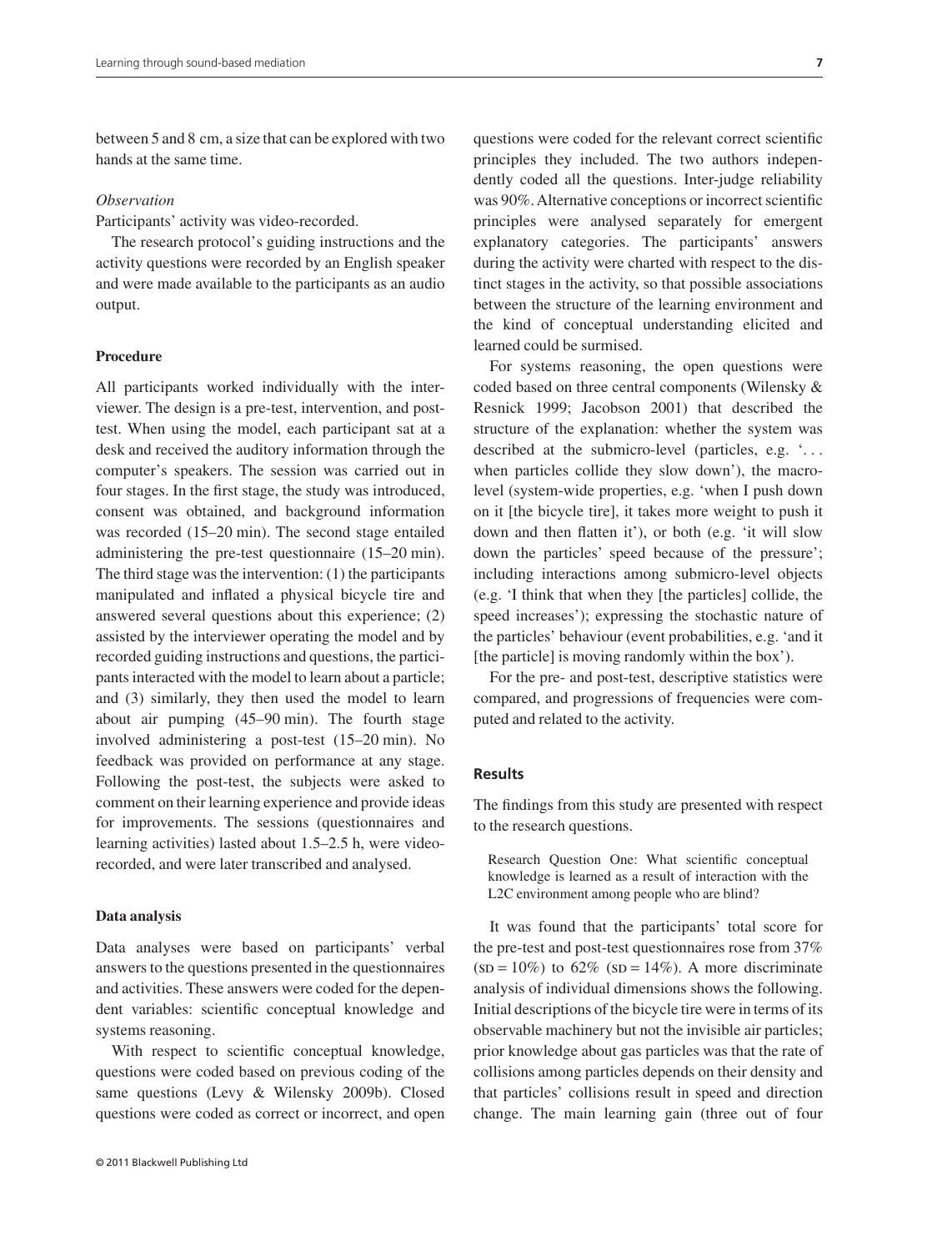participants) was in understanding of gas particles as randomly distributed in the container. Describing the model's target – inflating a bicycle tire – as including air (two out of four), indicated a shift to a combined view of macro- and submicro-levels. One concept the participants did not learn is that collisions among particles and with the wall of a container are distinct in terms of change in speed. In parallel, two out of four participants described the particles' behaviour both in physical terms (for collisions, they described the particles' changing direction and speed) and intentional terms (for diffusion, they portrayed particles as 'wishing' to move into empty spaces). One participant understood the system as physical from the start, and one participant shifted from an intentional to a physical description.

Each of the participants' responses during the activity was coded for the expressed scientific concepts, attending to the submicro-level rules. Prediction questions are not included in the analyses, as they do not reflect learning. Figure 2 describes the number of participants who expressed each of these principles for the activity's successive questions.

Activity questions (Table 2) regarding which three or four participants expressed a given principle are noted. This analysis is based on fundamental science literature and science education research.

# **Gas is made up of particles**

Once the model of gas particles in a box was introduced (Q3), all participants began to describe the system in terms of particles, and continued to do so throughout.

#### **Particles move in straight lines**

This principle was articulated frequently for Q5 and Q15. Both relate to a particle hitting four different walls of the container, from which all the participants surmised that particles bounce between the walls and expressed the principle of straight-line motion.

#### **Particles change direction upon hitting a wall**

All participants articulated this principle for Q5, part of an activity that involved a particle hitting the walls.

# **Particles change direction upon colliding with another particle**

This principle was not mentioned by the participants.

#### **Particles do not change speed upon hitting a wall**

In the post-test, no learning of this principle was observed. However, three out of four participants articulated it for Q14 during an activity that highlighted a particle's speed and wall hits.

# **Particles change speed upon colliding with another particle**

All participants articulated this principle; it was understood from the start and was frequently expressed for Q12, which centred on a particle's speed and its collisions with particles.

# **Particles move about randomly**

In moving from pre-test to post-test, all the participants expressed a better understanding of the random spatial distribution of particles. This principle was articulated at high frequencies for Q5, Q8, and Q14, which relate to distinct phenomena: a particle hitting the walls, collisions among particles, and relating speed and wall hits.

As mentioned above, during the pre-test, post-test, and activities, the participants expressed ideas that were related to the activity's learning goals. In addition, they expressed three ideas that related to the particles' direction of motion, an aspect that was not represented in the model. For example, the sound of a particle hitting each of the four walls of the container provided only partial information regarding location. However, the participants went beyond this information surmising a full path of motion: a 'ricocheting' or 'zigzagging' motion across the space of the container. Finally, some of the participants perceived an 'average speed' of the particle and even connected it to its actual value.

Besides the correct ideas presented above, the participants expressed alternative conceptions, which are scientifically incorrect ideas. The alternative conceptions included five groups: (1) walls absorb energy from particles, provided four times by all four participants; (2) walls transfer energy to particles, provided four times by three of the participants; (3) collisions take up energy, provided six times by all four participants; (4) collisions impart energy unto particles, provided twice by one participant; and (5) additional ideas (provided six times). The number of alternative ideas expressed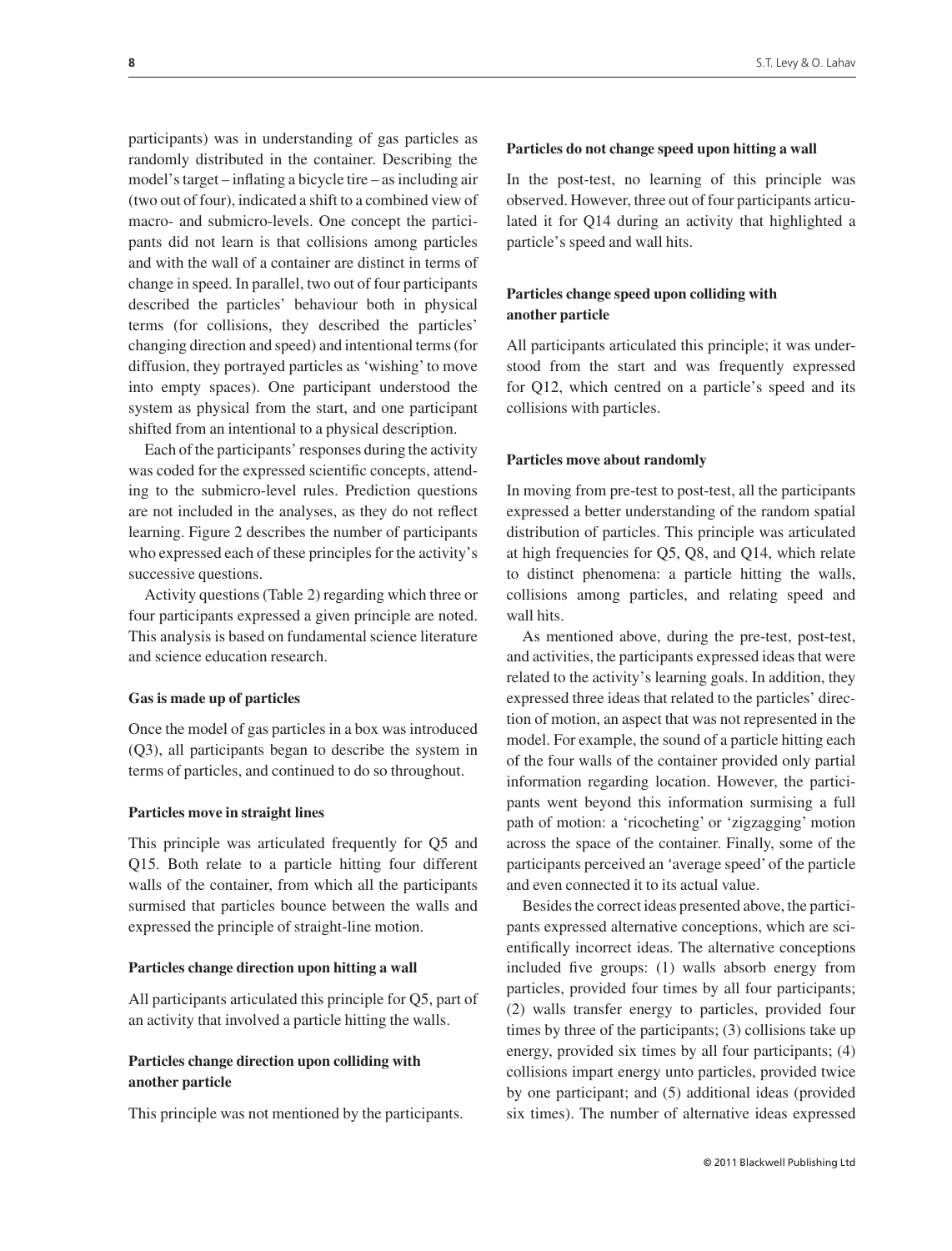



Particles change direction upon hitting a wall



Particles do not change speed upon hitting a wall





Particles change direction upon colliding with

another particle



Particles change speed upon colliding with

another particle





Particles move about randomly



Fig 2 Progression of expressions of correct understanding of the micro-level rules regarding gas particles' behaviour. *X*-axis is the question number in the activity. *Y*-axis is the level of the answer as described in the text.

throughout the activity is presented in Fig 3. Conflicting alternative conceptions were provided by three participants: two described both (1) and (2); one described both (3) and (4).

To conclude, participants varied with respect to expressing alternative, rather than correct, ideas. Alternative ideas were expressed more frequently in the first half of the activity (14 times) than in the second half (eight times), portraying an increased understanding of the system under study. Most alternative ideas involved energy transfer relationships. More frequent were ideas of energy absorption through collisions. These ideas were not consistent.

Research Question Two: What systems reasoning is learned as a result of interaction with the L2C environment by people who are blind?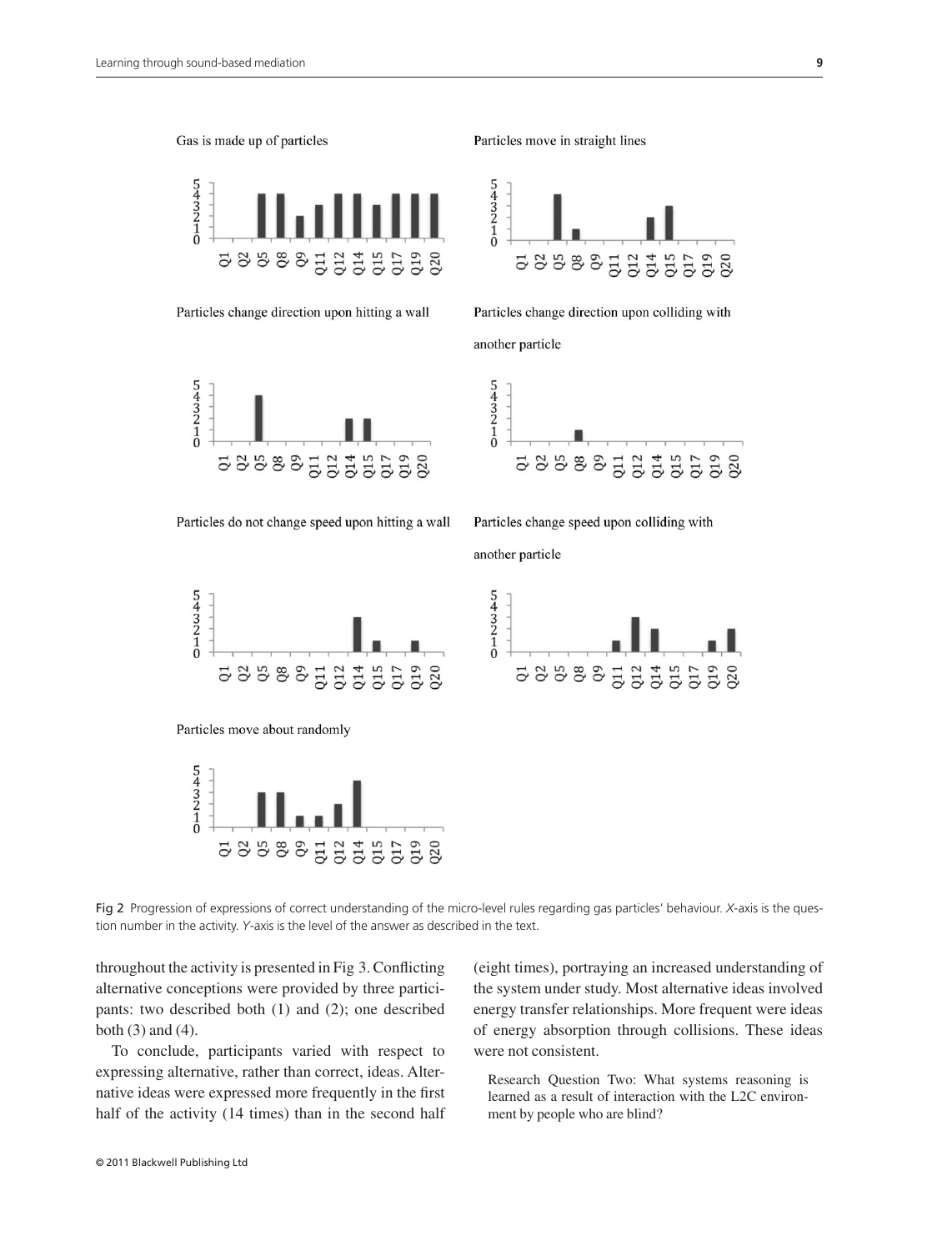

Fig 3 Number of alternative ideas expressed by each participant throughout the activity.

The following graphs present progressions for each of the participants (Fig 4). Participants' reasoning in terms of *levels* is described as providing no answer (1 in the graph), focusing on the macro-level (2), the submicro-level (3), or relating the two (4). One can observe clear distinctions between the three sections of the activity (Table 2). Section 1 elicits descriptions mainly at the macro-level. In Section 2, most of the responses highlight the submicro-level. Section 3 draws several responses that connect the levels in the system.

Figure 5 presents the number of participants who described *interactions* at the submicro-level. No interactions were described in Section 1. In Section 2, most of the participants described such interactions. In Section 3, the number of participants who included interactions in their description increased.

The third component,*stochastic* behaviour of the particles, is not presented as it is identical to that described in the previous section regarding the randomness of particles' motion.

To conclude the section on understanding as framed by a complex systems approach, the participants' answers corresponded with the structure of the activity, shifting from macroscopic descriptions that did not include the particle level and its interactions, to careful attention to the stochastic interactions at the submicro-level, culminating with an increased attention to submicro-level interactions and connecting these to the macro-level of the observed phenomena.

# **Discussion**

Subject 1 Subject 2 543210 5888855355555 588885533555  $\overline{20}$ Subject 3 Subject 4 543210 543210 5888855355558 5888855335538

This discussion addresses the concepts learned, interactions with the sound-based model and the process of learning, and implications for educational settings. It is important to note two limitations in the design of this

> Fig 4 Progression of explanations in terms of levels. *X*-axis is the question number in the activity. *Y*-axis is the level of the answer as described in the text: no answer (1), focusing on the macro-level (2), the submicro-level (3), or relating the two (4).

5432

 $\frac{1}{0}$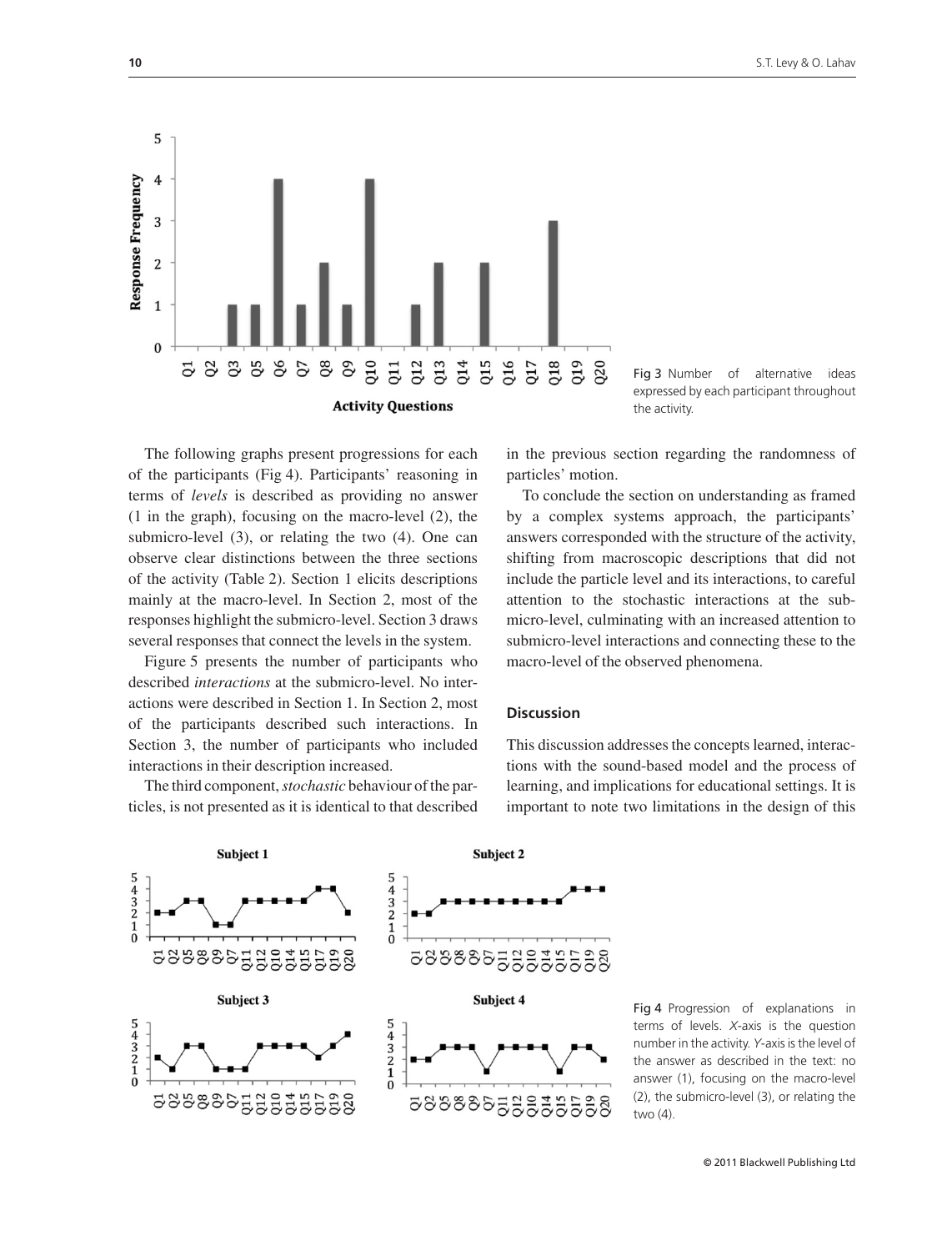

Fig 5 Number of subjects that described interactions among objects at the micro-level.

study. One is the small sample size. A second is that testing was conducted with adults rather than middle school children, for whom this environment is designed. Future research will enlarge the sample to include younger participants.

## **Interactions with the sound-based model**

The participants perceived most, but not all, representations as their referents. They easily mapped each separate representation and its referent. However, once representations were combined, we found a limit to what could be integrated. When one representation had a single pitch and the other a changing pitch, they could be combined and reasoned with. However, when the two representations had several pitches (wall hits and changing speed), this proved to be too much to process; less learning was evidenced during the activity and no residual understanding was detected at the end. This failure of the design is reflected in the participants' not learning how a particle's hitting the wall is distinct from particles' collisions in terms of speed and energy and in their comments regarding information overload. Further design and additional training and intervention with the environment may prove more beneficial to learning.

Regarding construction of a conceptual understanding, several impressive results were seen. Starting with the very first listening to the model, participants generated richly detailed descriptions of a single gas particle's motion. These descriptions made use of both the representations and additional assumptions, such as the particles' straight-line motion. The representations highlighted the randomness of the particles' motion and interactions and accordingly this idea was incorporated into several of the provided explanations.

Most remarkable was the perception of an 'average speed' by some of the participants. A difficult invariant to grasp – the constancy of average speed in face of its rapidly changing value, expressing the basic concept of *dynamic equilibrium* – was gleaned from listening to the model.

#### **Learning of scientific concepts**

Through interaction with the sound-based model, two scientific concepts were learned: understanding the random behaviour of gas particles and incorporating a particulate view in making sense of a physical system. In such a short activity, we find these learning gains significant in terms of their centrality to understanding both the science content (Johnstone 1993) and systems (Bar-Yam 1997). In chemistry, relating molecular descriptions with those of physical phenomena and understandings gas particles' random behaviours are difficult for learners (Novick & Nussbaum 1981; Nussbaum 1985; Westbrook & Marek 1991). In understanding a complex system, its stochastic nature and 'thinking in levels' are both challenging and central to reasoning (Resnick 1994; Penner 2000; Jacobson 2001). As these two ideas proved significant and consistent in the learners' articulations during the activity, we see a clear relationship between interactions within the activity and this learning.

#### **Process of learning the science content**

The learning experience in this study was designed as a progression of activities, each geared to particular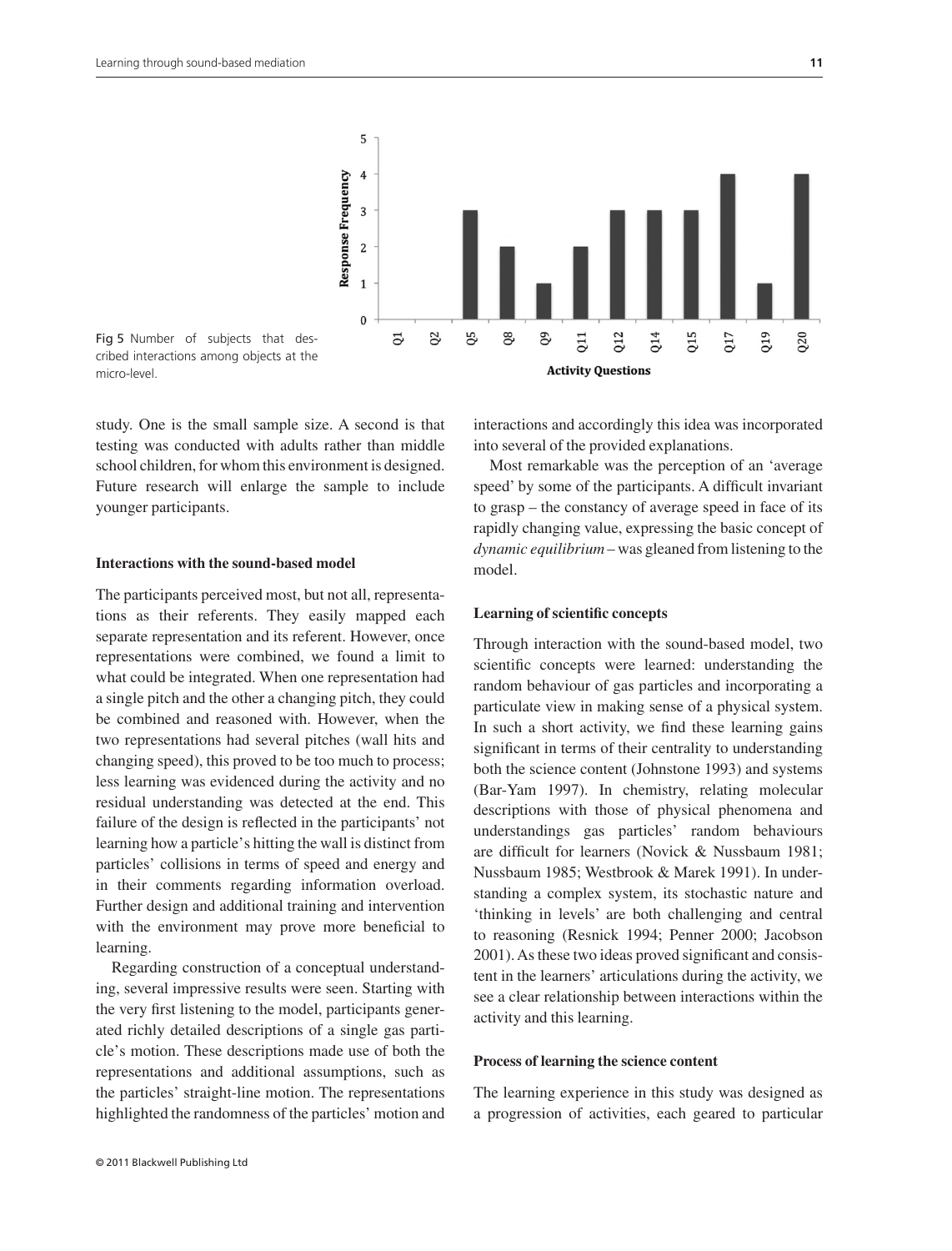learning goals. An analysis of the participants' articulations in terms of the scientific principles shows that most of the learning goals were met. Two ideas were expressed across several activities – the particulate nature of the matter and the randomness of particles' behaviours – and these were the very same concepts that were learned and sustained. Thus, while an idea may be learned *in situ*, its re-use in several contexts is related to the stability of its understanding. Ideas that were understood temporarily in a particular section, but were not revisited or reframed, were not maintained.

Alternative conceptions regarding the particles' behaviours compete with scientific ideas. The alternative ideas identified in this study are provided inconsistently, correspond with those reported in the literature and relate to energy transformations, where energy is removed or added through collisions. Similar ideas have been found in previous research by one of the authors and colleagues with sighted participants (Levy *et al*. 2006) and in reports on undergraduate students' views that an increased rate of collisions causes particles to become faster (Loverude *et al*. 2002). Most common was the idea that collisions among objects consume energy, which makes sense from everyday experience of inelastic collisions. In future design, this concept will be addressed and explored.

The activity started out with a physical-world experience, inflating and palpating a bicycle tire. The reason for this choice is the centrality of connecting and referring to real phenomena in model-based learning (Schecker 2003; Levy & Wilensky 2009a). When returning to the phenomenon through exploring the model, we have seen detailed and careful reasoning about both particles and the system-wide phenomena. This shows how prior knowledge is elicited through the physical experience and later serves to frame and relate to new information, incorporating it into a multi-faceted and deeper understanding.

One of the interesting findings is that principles relating to the particles' direction of motion, which *was not represented in the model*, were expressed during the activity. It would seem that these *spatially* based principles were harnessed from the participants' prior knowledge and incorporated into an enriched mental model of the particles in motion. Using the wall representation, the participants went beyond it and created a full path of motion in the space of the container. One may conclude that not all information needs to be

included in the computer model. Future research should address this balance between representing enough critical information to support creating a detailed mental model and yet not overloading the cognitive system. We propose that this research be content-specific, as information that does not necessitate cues is probably related to prior knowledge.

The computer model's representations focused on properties and events relating to one particle. In terms of systems reasoning, the results show that the participants were quite capable of making a connection between these local stochastic interactions of a single particle with the macro-level phenomenon. This was a culmination of a progression that began with experiencing the physical system and then carefully exploring its submicro-level rules and behaviours. When the macrolevel was later introduced, not only did expressions of local interactions not diminish but they also increased. Macro-level properties and dynamics were described as emerging out of the interactions at the submicro-level, systems reasoning at its best.

#### **Implications for educational settings**

The results of this investigation have shown gains both in learning the science content and in understanding systems. The long-term practical benefits of this research are likely to have an impact on STEM education for students who are blind, as equal access to lowcost learning environments that are equivalent to those used by sighted users would support their inclusion in the middle school to undergraduate academic curriculum. While the current investigation concerns a particular topic in chemistry, such a representation can be used for a wide range of STEM topics: physics (e.g. free-falling bodies, pendulum oscillations), biology (e.g. circulatory system, ecological systems), chemistry (e.g. reactions), engineering (e.g. gear mechanisms), and mathematics (e.g. graphs). As most students who are blind are integrated into the regular educational system, it would be necessary to support the science teachers with ways of incorporating the L2C tools into the class curriculum and guiding teachers in the use of such environments.

We have garnered knowledge from problems that arose in this study and from our participants' suggestions. Regarding sonification, we have learned about the needs of limiting the amount of information that can be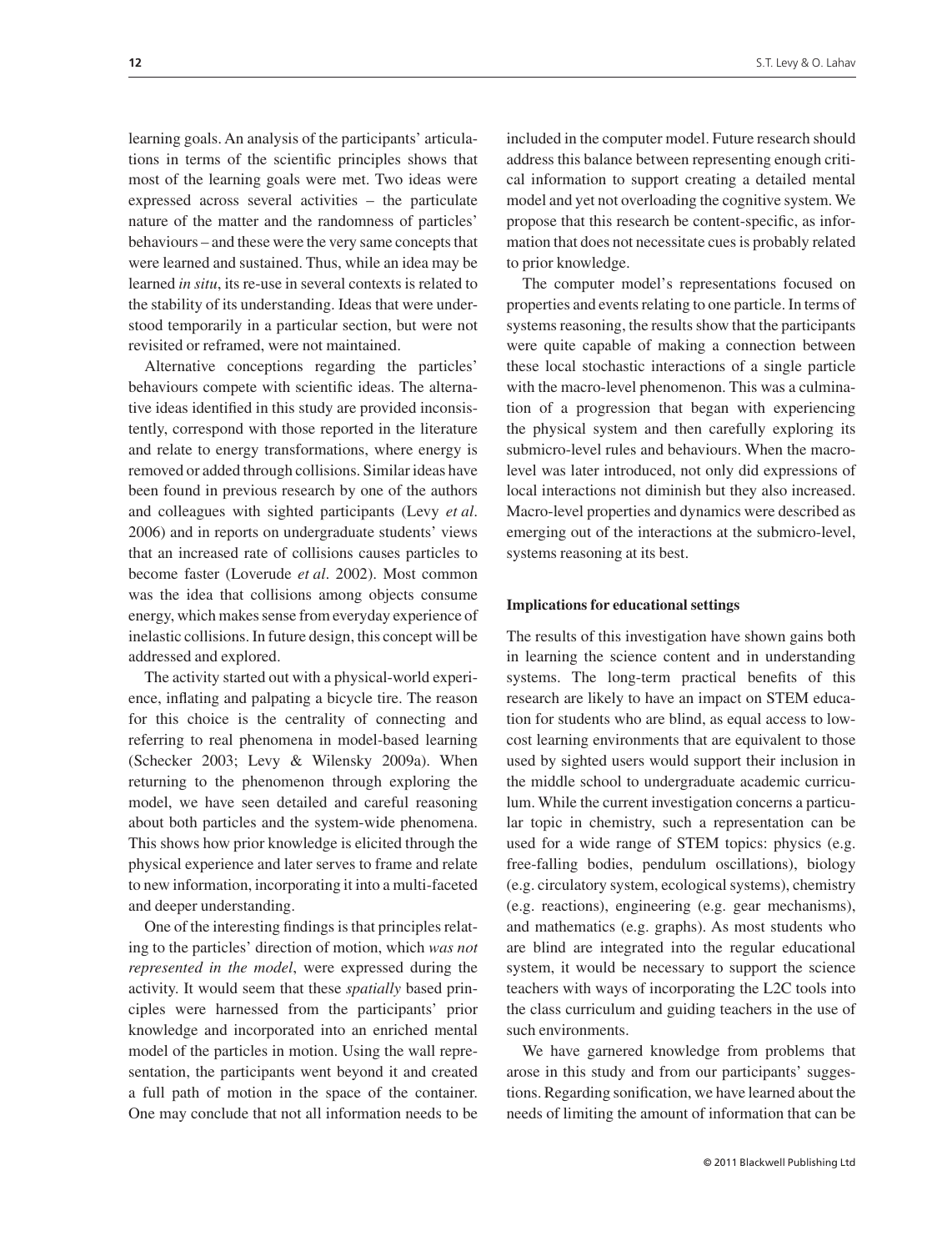integrated in a single hearing and of distinguishing related sounds of a single variable more clearly. In terms of learning supports, there is a need to revisit some of the more problematic ideas identified in the study through a variety of contexts, appropriate feedback, and explicit instruction. Shifting control to the user is essential to making this a truly exploratory environment. The role of sonification shows a learning advantage in more interactive settings (Pauletto & Hunt 2009). In addition, this environment uses both visual and sound-based representations, thus providing an environment geared for integrating students who are both sighted and blind in collaborative learning. Future design and research will support such interactions.

# **Note**

<sup>1</sup>L2C denotes Listening to Complexity, the name of the reported research project.

#### **References**

- Barabasi A.L. & Bonabeau E. (2003) Scale-free networks. *Scientific American* **288**, 50–59.
- Bar-Yam Y. (1997) *Dynamics of Complex Systems*. Addison-Wesley, The Advanced Book Program, Reading, MA.
- Beck-Winchatz B. & Riccobono M.A. (2008) Advancing participation of blind students in science, technology, engineering, and math. *Advances in Space Research* **42**, 1855–1858.
- Bregman A.S. (1990) *Auditory Scene Analysis: The Perceptual Organization of Sound*. MIT Press, Cambridge, MA.
- Capelle C., Trullemans C., Arno P. & Veraart C. (1998) A realtime experimental prototype for enhancement of vision rehabilitation using auditory substitution. *IEEE Transactions on Bio-Medical Engineering* **45**, 1279–1293.
- Chi M.T.H. (2005) Commonsense conceptions of emergent processes: why some misconceptions are robust. *Journal of the Learning Sciences* **14**, 161–199.
- Colella V. (2000) Participatory simulations: building collaborative understanding through immersive dynamic modeling. *Journal of the Learning Sciences* **9**, 471–500.
- Crandall W., Bentzen B.L., Myers L. & Mitchell P. (1995) *Transit Accessibility Improvement Through Talking Signs Remote Infrared Signage, A Demonstration and Evaluation*. The Smith-Kettlewell Eye Research Institute, Rehabilitation Engineering Research Center, San Francisco.
- Easton R.D. & Bentzen B.L. (1999) The effect of extended acoustic training on spatial updating in adults who are

congenitally blind. *Journal of Visual Impairment and Blindness* **93**, 405–415.

- Farrell B., Baldyga D.D. & Erlandson R. (2001) Force feedback mouse used for a physics experiment. In *NSF 2001 Report: Engineering Senior Design Projects to Aid Persons with Disabilities*, Chapter 21 (eds J.D. Enderle & B. Hallowell), pp. 308–309. Wayne State University, Creative Learning Press, Inc., Mansfield, CT. Available at: http://nsfpad.bme.uconn.edu/2001/Wayne%20State%20University. pdf (last accessed 27 July 2010).
- Hadary D. & Cohen S. (1978) *Laboratory Science and Art For Blind, Deaf and Emotionally Disturbed Children*. University Park Press, Baltimore, MD.
- Hirsh I.J. (1988) Auditory perception and speech. In *Handbook of Experimental Psychology* (eds R.C. Atkinson, R.J. Hernstein, G. Lindzey & R.D. Luce), pp. 377–408. John Wiley, New York.
- Hmelo-Silver C.E. & Pfeffer M.G. (2004) Comparing expert and novice understanding of a complex system from the perspective of structures, behaviors, and functions. *Cognitive Science* **28**, 127–138.
- Ioannidou A., Repenning A., Lewis C., Cherry G. & Rader C. (2003) Making constructionism work in the classroom. *International Journal of Computers for Mathematical Learning* **8**, 63–108. (special issue on agent-based modeling).
- Jacobson M.J. (2001) Problem solving, cognition, and complex systems: differences between experts and novices. *Complexity* **6**, 41–49.
- Johnstone A.H. (1993) The development of chemistry teaching: a changing response to changing demand. *Journal of Chemical Education* **70**, 701–705.
- Klopfer E., Yoon S. & Perry J. (2005) Using palm technology in participatory simulations of complex systems: a new take on ubiquitous and accessible mobile computing. *Journal of Science Education and Technology* **14**, 285– 297.
- Kozma R.B. (2000) The use of multiple representations and the social construction of understanding in chemistry. In *Innovations in Science and Mathematics Education: Advanced Designs for Technologies of Learning* (eds M.J. Jacobson & R.B. Kozma), pp. 11–46. Lawrence Erlbaum, London.
- Kramer G. (1994) An introduction to auditory display. In *Auditory Display: Sonification, Audification, and Auditory Interfaces* (ed. G. Kramer), pp. 1–77. Santa Fe Institute Studies in the Sciences of Complexity, Proceedings Vol. XVIII. Addison-Wesley, Reading, MA.
- Kumar D., Ramassamy R. & Stefanich G. (2001) Science for students with visual impairments: teaching suggestions and policy implications for secondary learners. *Electronic*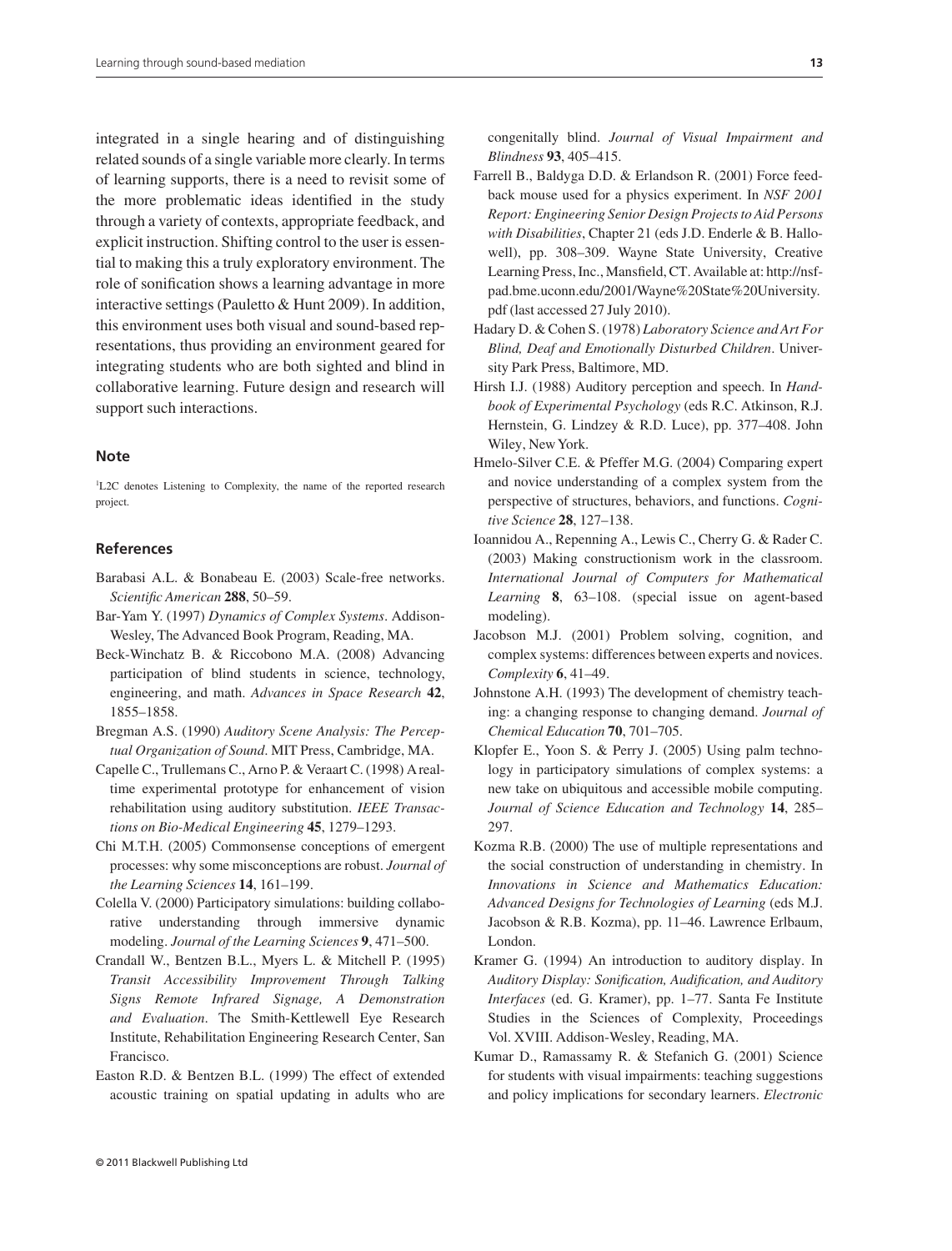*Journal of Science Education* **5**, 1–9. Available at: http:// wolfweb.unr.edu/homepage/crowther/ejse/kumar2etal. html (last accessed 27 July 2010).

- Lahav O. & Mioduser D. (2004) Exploration of unknown spaces by people who are blind, using a multisensory virtual environment (MVE). *Journal of Special Education Technology* **19**, 15–23.
- Lahav O., Schloerb D., Kummar S. & Srinivasan M.A. (2008) BlindAid: a learning environment for enabling people who are blind to explore and navigate through unknown real spaces. Paper presented at the *Virtual Rehabilitation 2008 International Conference*, Vancouver.
- Landau S., Wiener W., Naghshineh K. & Giusti E. (2005) Creating accessible science museums with user-activated environmental audio beacons (Ping!). *Assistive Technology* **17**, 133–143.
- Levy S.T., Novak M. & Wilensky U. (2006) Students' foraging through the complexities of the particulate world in the Connected Chemistry (MAC) curriculum. Paper presented at the annual meeting of the American Educational Research Association, San Francisco.
- Levy S.T. & Wilensky U. (2009a) Crossing levels and representations: the Connected Chemistry (CC1) curriculum. *Journal of Science Education and Technology* **18**, 224– 242.
- Levy S.T. & Wilensky U. (2009b) Students' learning with the connected chemistry (CC1) curriculum: navigating the complexities of the particulate world. *Journal of Science Education and Technology* **18**, 243–254.
- Loomis J.M., Golledge R.G., Klatzky R.L. & Marston J.R. (2007) Assisting wayfinding in visually impaired travelers. In *Applied Spatial Cognition: From Research to Cognitive Technology* (ed. G.L. Allen), pp. 179–202. Lawrence Erlbaum Associates, Mahwah, NJ.
- Loverude M.E., Kautz C.H. & Hereon P.R.L. (2002) Student understanding of the first law of thermodynamics: relating work to the adiabatic compression of an ideal gas. *American Journal of Physics* **70**, 137–148.
- van der Meij J. & de Jong T. (2006) Supporting students' learning with multiple representations in a dynamic simulation-based learning environment. *Learning and Instruction* **16**, 199–212.
- Meijer P.B.L. (1992) An experimental system for auditory image representations. *IEEE Transactions on Biomedical Engineering* **39**, 112–121.
- Nees M.A. & Walker B.N. (2009) Auditory interfaces and sonification. In *The Universal Access Handbook* (ed. C. Stephanidis), pp. 507–521. Lawrence Erlbaum Associates, New York.
- Nicolis G. & Prigogine I. (1989) *Exploring Complexity: An Introduction*. W.H. Freeman and Co., New York.
- Novick S. & Nussbaum J. (1978) Junior high school pupils' understanding of the particulate nature of matter: an interview study. *Science Education* **62**, 273–281.
- Novick S. & Nussbaum J. (1981) Pupils' understanding of the particulate nature of matter: a cross age study. *Science Education* **65**, 187–196.
- Nussbaum J. (1985) The particulate nature of matter in the gaseous phase. In *Children's Ideas in Science* (eds R. Driver, E. Guesne & A. Tiberghien), pp. 124–144. Open University Press, Philadelphia.
- Pauletto S. & Hunt A. (2009) Interactive sonification of complex data. *International Journal of Human Computer Studies* **67**, 923–933.
- Penner D.E. (2000) Explaining systems: investigating middle school students' understanding of emergent phenomena. *Journal of Research in Science Teaching* **37**, 784–806.
- Ramloll Y., Brewster R. & Burton D. (2000) Constructing sonified haptic line graphs for the blind student: first steps. Proceedings of *ASSETS'00*, November 13–15, 2000, Arlington, VA.
- Resnick M. (1994) *Turtles, Termites and Traffic Jams: Explorations in Massively Parallel Microworlds*. MIT Press, Cambridge, MA.
- Sánchez J., Noriega G. & Farías C. (2008) Mental representation of navigation through sound-based virtual environments. Paper presented at the 2008 AERAAnnual Meeting, New York.
- Schecker H.P. (2003) Integration of experimenting and modeling by advanced education technology: examples from nuclear physics. In *International Handbook of Science Education, Part I* (eds B.J. Fraser & K.G. Tobin), pp. 383–398. Kluwer Academic Publishers, Dordrecht/Boston/London.
- Stifelman L.J. (1994) *The Cocktail Party Effect in Auditory Interfaces: A Study of Simultaneous Presentation*. Technical Report, MIT Media Lab, Cambridge, MA.
- Takes Corporation (2007) *Owner's Manual: Palmsonar PS231-7*. Available at: http://www.palmsonar.com/231-7/ prod.htm (last accessed 27 July 2010).
- Turchin P. (2003) Historical dynamics: why states rise and fall. In *Princeton Studies in Complexity* (eds P.W. Anderson, J.M. Epstein, D.K. Foley, S.A. Levin & M.A. Nowak). Princeton University Press, Princeton & Oxford.
- Walker B.N. & Mauney L.M. (2010) Universal design of auditory graphs: a comparison of sonification mappings for visually impaired and sighted listeners. *ACM Transactions on Accessible Computing 2*, Article 12.
- Warren D.H. & Strelow E.R. (1985) *Electronic Spatial Sensing for the Blind*. Martinus Nijhoff, Boston.
- Westbrook S.L. & Marek E.A. (1991) A cross-age study of student understanding of the concept of homeostasis. *Journal of Research in Science Teaching* **29**, 51–61.